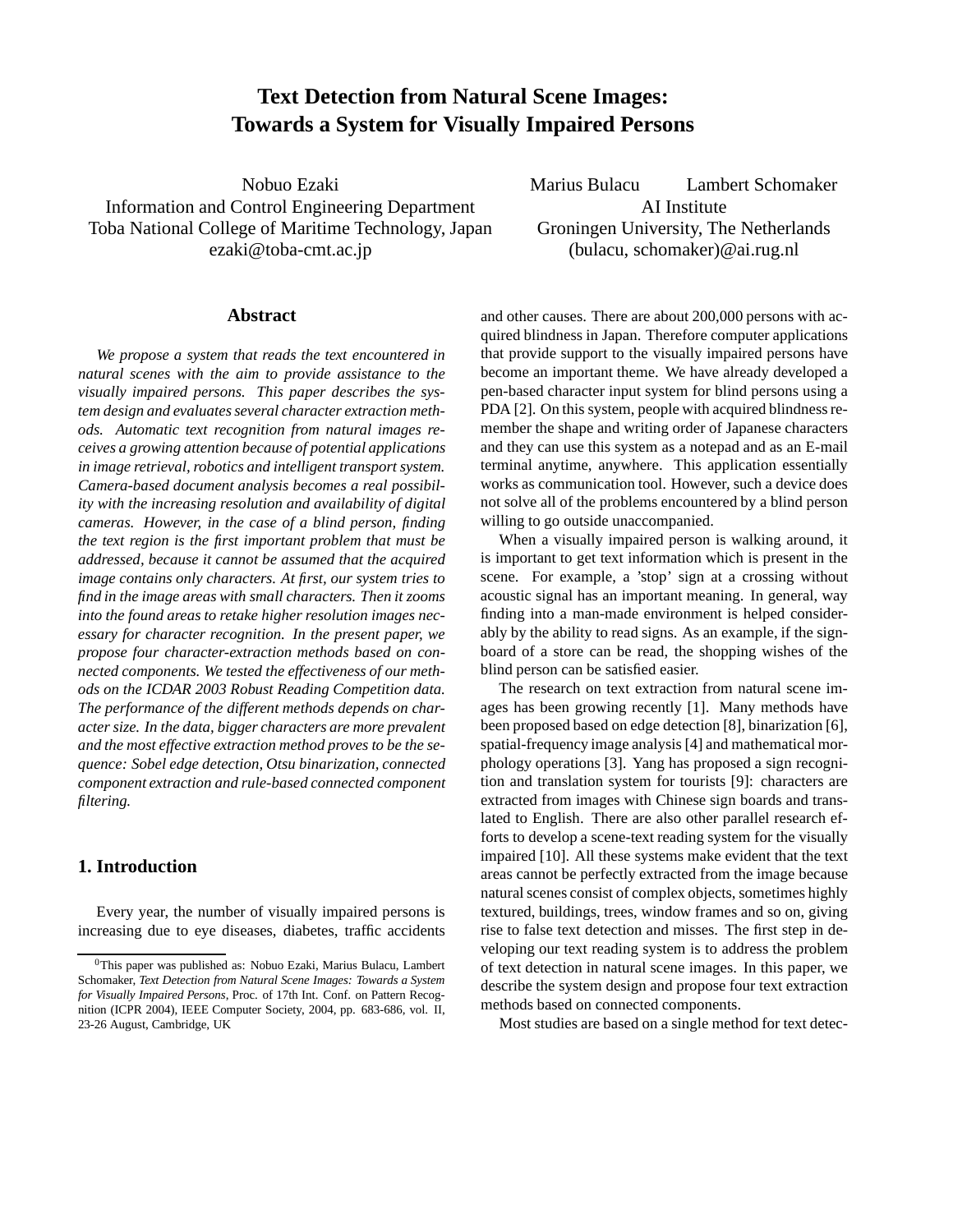

**Figure 1. System configuration ('walk-around mode')**

tion. We found that the effectiveness of different methods strongly depends on character size. Since in natural scenes the observed characters may have widely different sizes, it is therefore difficult to extract all text areas from the image using only a single method. This is especially the case for the real-world images acquired by a visually impaired person. Under the envisaged usage conditions, the camera attitude will be much less constrained than is the case in current benchmark databases. We test the accuracy of the proposed character extraction methods on a newly available benchmark dataset assembled with the occasion of the IC-DAR 2003 Robust Reading Competition. We also evaluate how the individual methods can be combined for improving performance.

#### **2. System design**

Figure 1 shows the general configuration of our proposed system. The building elements are the PDA, the CCDcamera and the voice synthesizer. Zooming, pan-tilt motion and auto-focus are essential functions required for the CCD-camera.

Locating scene text involves two scenarios. First, in the 'walk-around mode', the camera which is placed on the user's shoulder acquires an image of the scene automatically and then the search for text areas is performed using methods geared for small characters. If an area is detected, the camera zooms in to obtain a more detailed image on which extraction methods for large characters are used. These higher resolution characters are then recognized and read out to the blind person via a voice synthesizer. Of course, a gaze stabilization function is required in this mode, such that the system does not lose the target candidate character area while the user is walking. In this paper, however, we assume that the user is standing still when the images are captured.

In a second mode, the system is used for reading a restaurant menu or a book cover. In this scenario, the user can guess where the text is approximately and he/she can use the camera as a hand scanner. In this case, image resolution should need to be higher than in the 'walk-around mode' because it is expected that the images will contain many characters.

# **3. Extraction of small characters using mathematical-morphology operators**

The first method we propose targets the small characters (less than about 30 pixels in height) and it is based on mathematical morphology operations. We use a modified top-hat processing [3]. In general, top-hat contrast enhancement is performed by calculating the difference between the original image and the image obtained after applying the opening operation on the original image. As a consequence, the top-hat operation is applicable when the pixels of the text characters have intensity values which are sufficiently different from the background. For instance, Gu et al. [3] use the difference between closing operation and the original image for text detection when character pixels have lower intensity values than the background (for light text on a dark background). This method is very effective, however it become computationally expensive if a large filter is used in order to extract large characters. We developed an invariant method applicable to small characters. We use a disk filter with a radius of 3 pixels and we take the difference between the closing image and the opening image. The filtered images are binarized and then connected components (CoCos) are extracted (Fig. 2b). This method detects connected text areas containing several small characters. As western text consists of strings of characters that are usually horizontally placed, we take horizontally long areas  $(1 < width/height < 25)$  from the output image as the final candidate text regions (Fig. 2c).

# **4. Three extraction methods for large characters**

We propose three extraction methods for large characters (more than about 30 pixels in height). The first two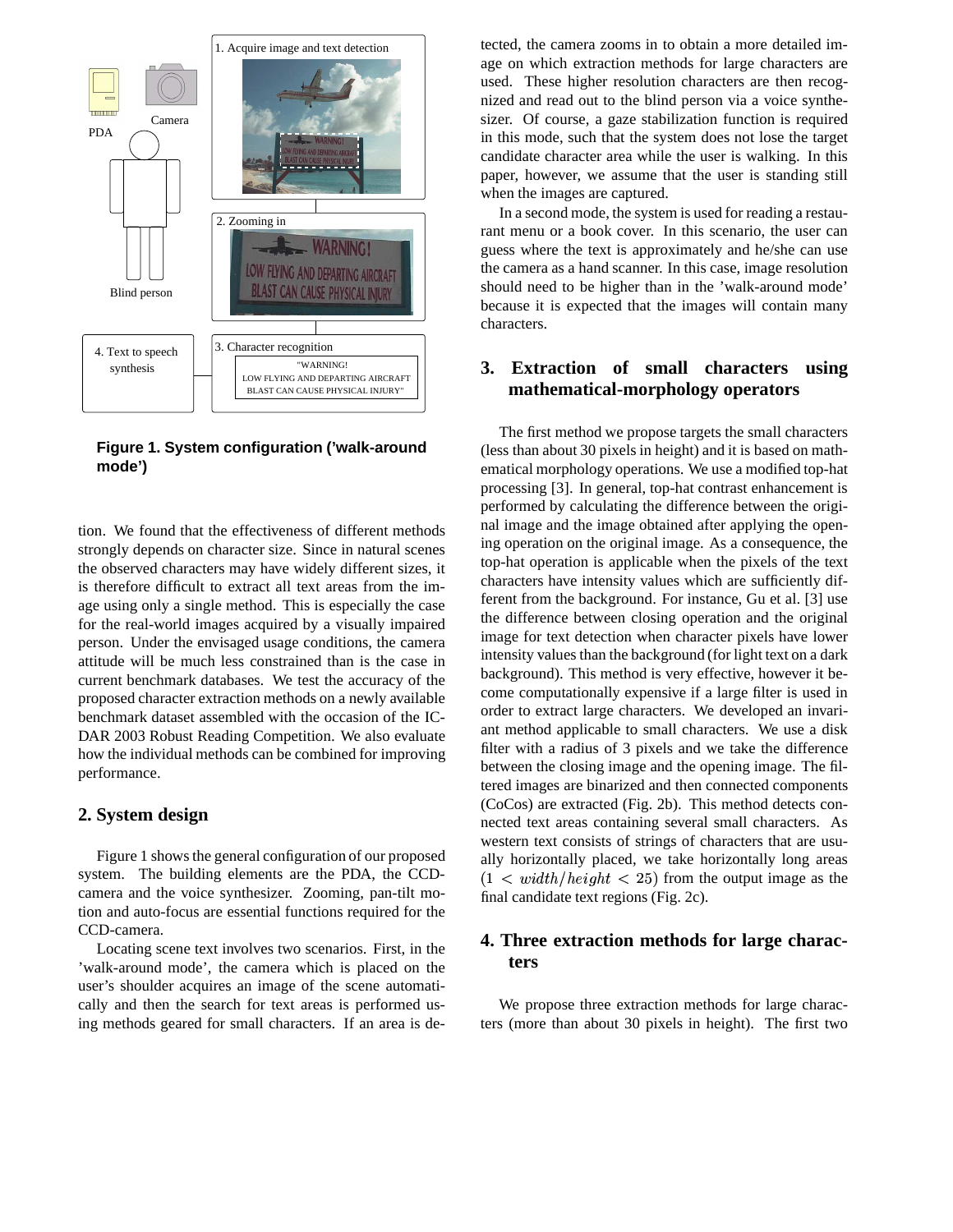

**Figure 2. Extraction of small characters using morphological operations: a) original image, b) difference between closing and opening, c) extracted characters are found by a mask operator between the original image and the bounding rectangles of connected components in (b).**

are based on Sobel edge detection and the third is based on RGB color information. In the overall system, these methods should be used after zooming into the areas initially found by the morphological operations. Each method extracts connected components that represent candidate text areas. Decision rules based on the sizes and relative positioning of these areas are afterwards used to prune the number of possibilities and reduce the large number of false hits.

#### **4.1. Character extraction from the edge image**

In this method, Sobel edge detection is applied on each color channel of the RGB image. The three edge images are then combined into a single output image by taking the maximum of the three edge values corresponding to each pixel. The output image is binarized using Otsu's method [7] and finally CoCos are extracted.

This method will fail when the edges of several characters are lumped together into a single large CoCo that is eliminated by the selection rules. This often happens when the text characters are close to each other or when the background is not uniform.

**Figure 3. Example of an image with mediumsize characters: a) original image, b) edge image, c) reverse edge image, d) 8-color image.**

# **4.2. Character extraction from the reverse edge image**

This method is complementary to the previous one; the binary image is reversed before connected component extraction. It will be effective only when characters are surrounded by connected edges and the inner ink area is not broken (as in the case of boldface characters).

# **4.3. Color-based character extraction**

The three methods proposed until now use morphological and edge information for text detection. However, color information is also important, because, usually, related characters in a text have almost the same color for a given instance encountered in the scene. The first step is to simplify the color space and we reduce it to 8 colors by the following procedure. We are applying Otsu binarization independently on the three RGB color channels. Each pixel can now have only  $2^3 = 8$  possible combinations of color values. We separate the 8 binary images, then we extract and select CoCos on each one independently.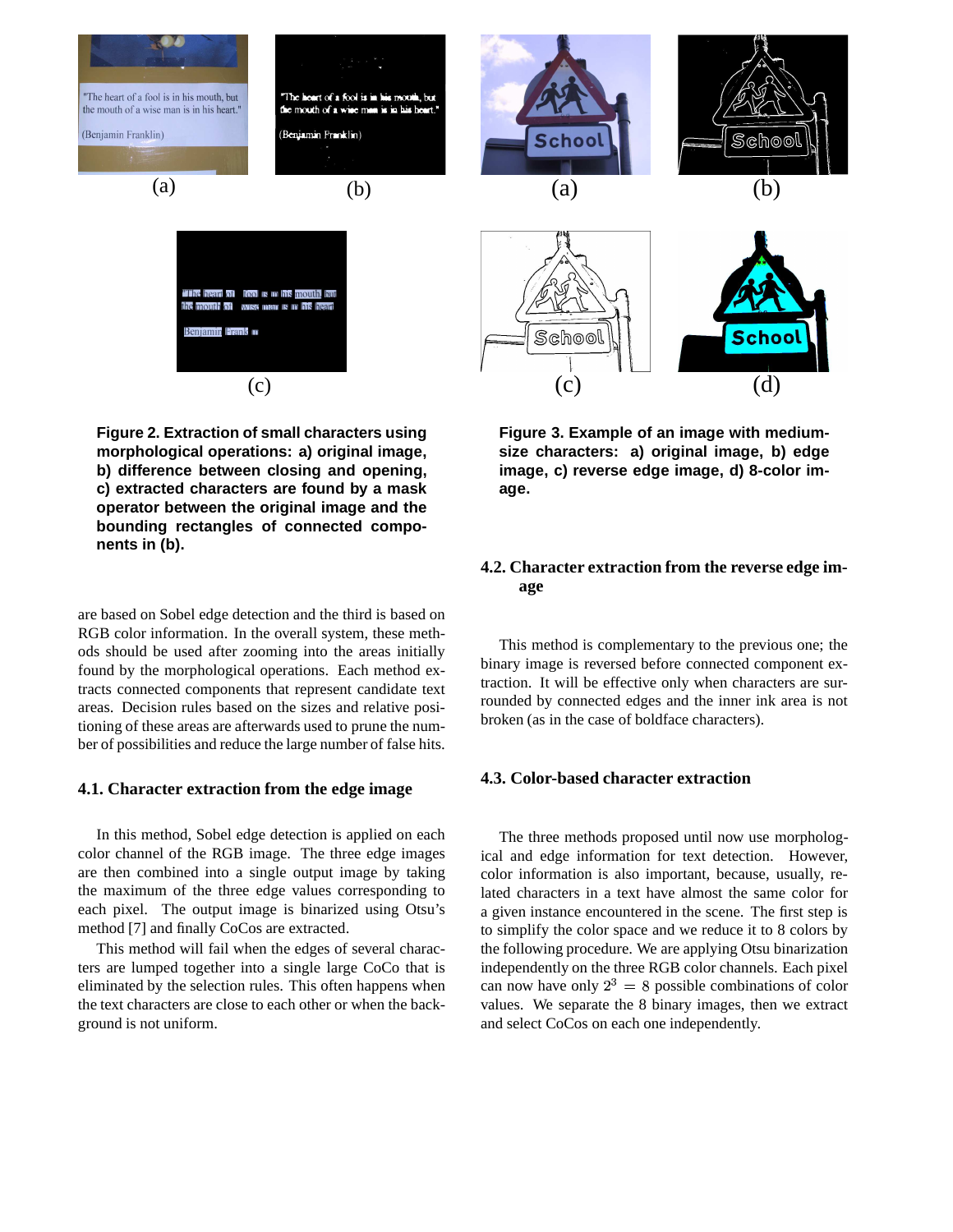

**Figure 4. Character strings and rules.**

#### **4.4. Connected-component selection rules**

It can be noticed that, up to now, the proposed methods are very general in nature and not specific to text detection. As expected, many of the extracted CoCos do not actually contain text characters. At this point simple rules are used to filter out the false detections. We impose constraints on the aspect ratio and area size to decrease the number of noncharacter candidates. In Fig. 4,  $W_i$  and  $H_i$  are the width and height of an extracted area;  $\Delta x$  and  $\Delta y$  are the distances between the centers of gravity of each area. Aspect ratio is computed as width / height.

An important observation is that, generally, text characters do not appear alone, but together with other characters of similar dimensions and usually regularly placed in a horizontal string. We use the following rules to further eliminate from all the detected CoCos those that do not actually correspond to text characters:

$$
0.1 < \frac{W_i}{H_i} < 2\tag{1}
$$

$$
50 < W_i \, H_i \tag{2}
$$

$$
0.5 < \frac{H_i}{H_j} < 2\tag{3}
$$

$$
\Delta y < 0.2 \, \max(H_i, H_j) \tag{4}
$$

$$
\Delta x < 2 \max(W_i, W_j) \tag{5}
$$

The system goes through all combinations of two CoCos and only those complying with all the selection rules succeed to the final proposed text region (see fig. 5).

## **5. Evaluation experiment**

For evaluating the performance of the proposed text detection methods, we used the dataset made available with



**Figure 5. Final result for the example given in fig. 3.**

the occasion of the ICDAR 2003 Robust Reading Competition [5]. The images are organized in three sections: Sample, Trial and Competition. Only the first two are publicly available, the third set of images being kept separate by the competition organizers to have a completely objective evaluation. The Trial directory has two subdirectories Trial-Train and Trial-Test. The Trial-Train images should be used to train and tune the algorithms. As we do not use machine learning in our text detection methods, we included all the images in Trial-Test and Trial-Train for evaluation. This difficult dataset contains a total of 504 realistic images with textual content.

We used a similar evaluation method as that of the IC-DAR2003 competition. It is based on the notions of precision and recall. Precision *p* is defined as the number of correct estimates *C* divided by the total number of estimates *E*:

$$
p = \frac{C}{E} \tag{6}
$$

Recall *r* is defined as the number of correct estimates *C* divided by the total number of targets *T*:

$$
r = \frac{C}{T} \tag{7}
$$

For a given image, we calculate precision and recall as the ratio between two image areas (expressed in terms of number of pixels). *E* is the area proposed by our algorithm, *T* is the manually labeled text area and *C* is their intersection. We then compute the average precision and recall aver all the images in the dataset.

There is usually a trade-off between precision and recall for a given algorithm. It is therefore necessary to combine them into a single final measure of quality *f*:

$$
f = \frac{1}{\alpha/p + (1 - \alpha)/r} \tag{8}
$$

The parameter  $\alpha$  was set to 0.5, giving equal weights to precision and recall in the combined measure *f*.